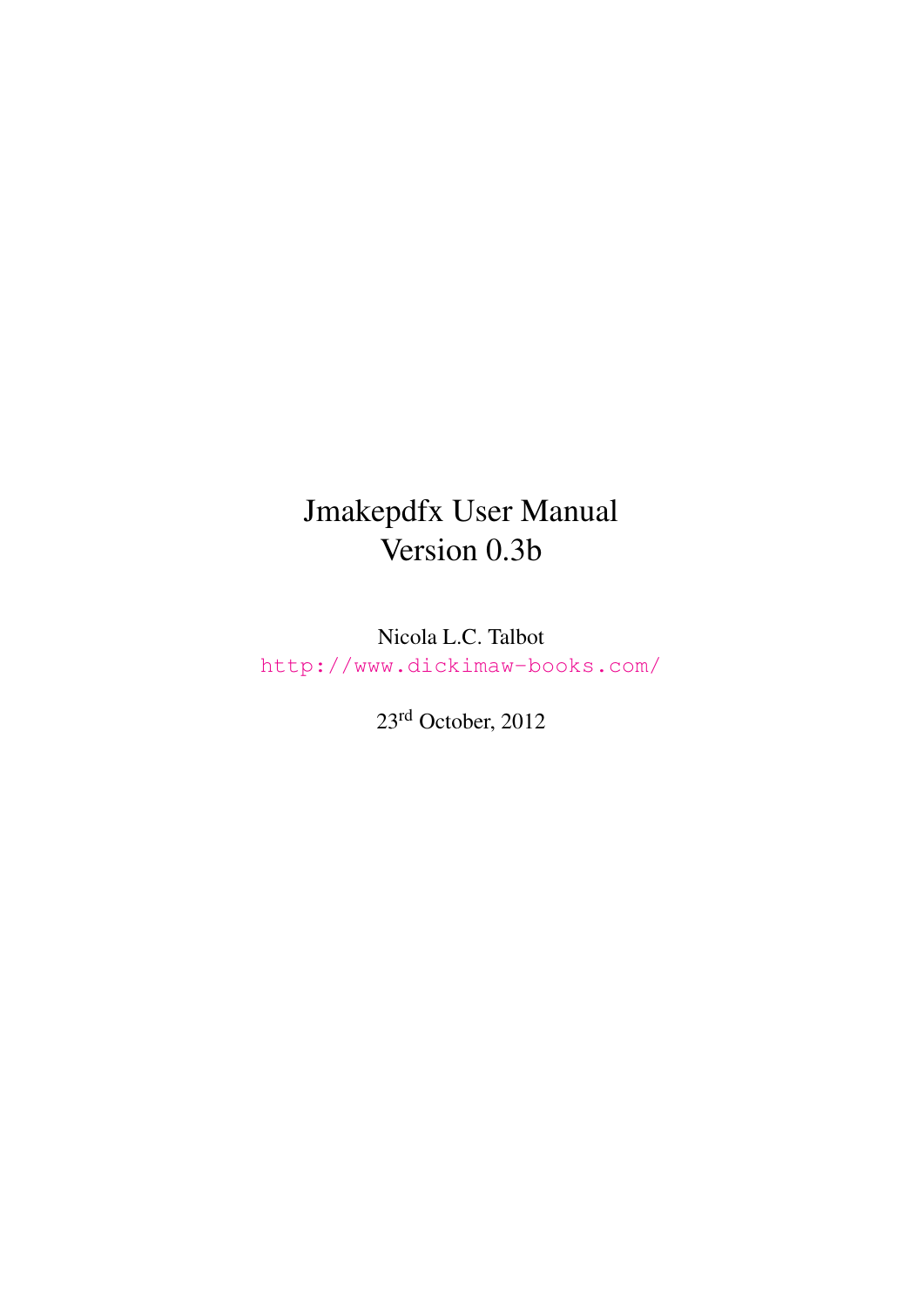## **Contents**

| 1 Introduction                |  |
|-------------------------------|--|
| 2 Converting a PDF File       |  |
| <b>3</b> Application Settings |  |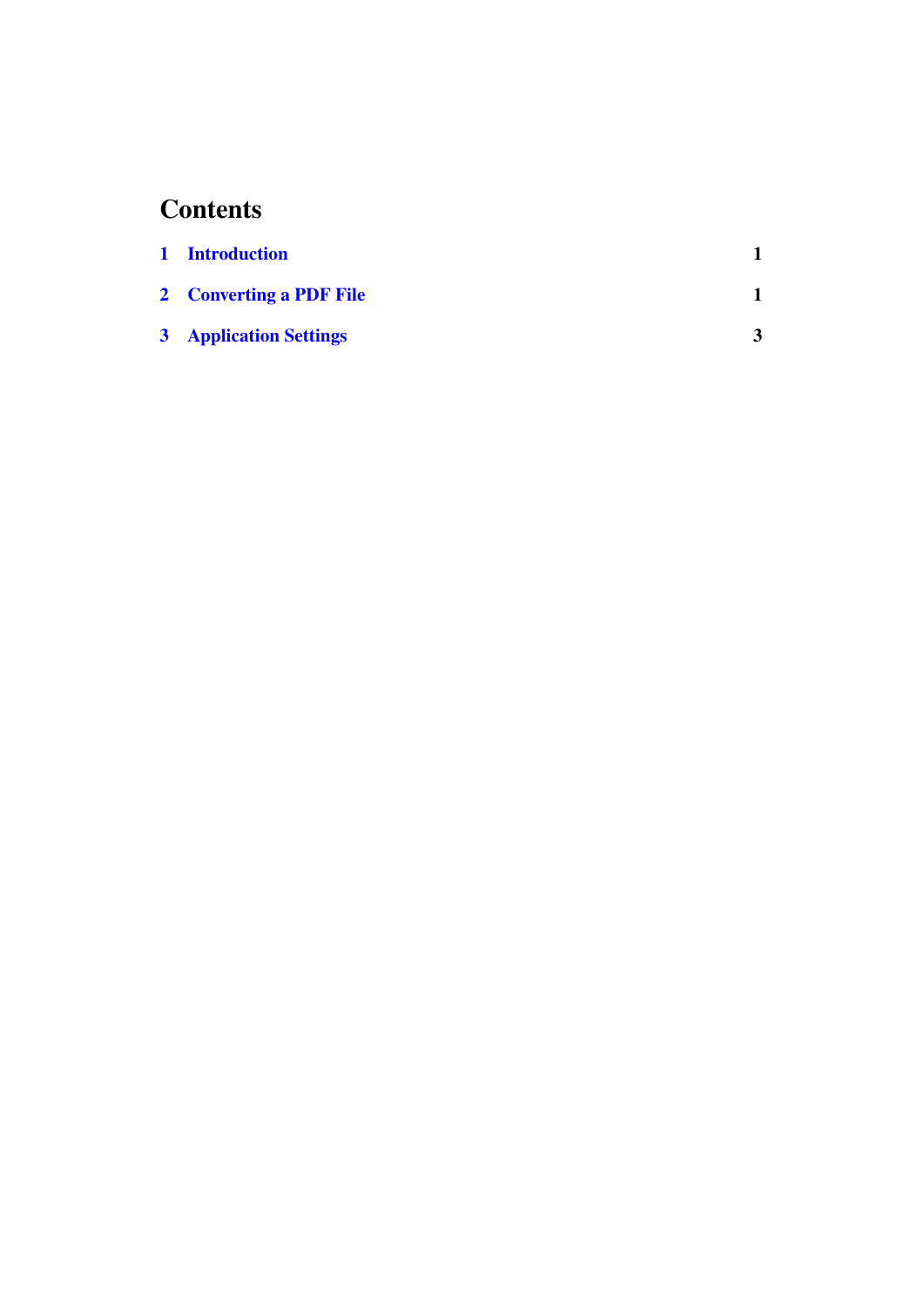## <span id="page-2-0"></span>1 Introduction

Jmakepdfx is a Java GUI front-end application that uses GhostScript to convert PDF files to PDF/X compliant. This application comes with NO WARRANTY. In order to use this application you need to have both Java (at least JRE 7) and GhostScript installed. This application uses GhostScript's /prepress setting, which is analogous to Acrobat Distiller's "Prepress Optimized". This will likely create a larger PDF than your original.

Note that PostScript does not support transparency. If your PDF file includes transparent elements, the resulting PDF/X file will end up as a raster image.

To run the application, Windows users can select "Jmakepdfx" from the Start menu. Bash users can run the application from the command line using the bash script jmakepdfx in the application's bin subdirectory. Alternatively, you can run Java on the  $\exists$ makepdfx. $\exists$ ar file. For example (full paths may be required):

java -jar jmakepdfx.jar

Windows users have an additional script jmakepdfxc.bat, which is designed to be run from the command prompt. Use -debug switch to print to stdout the GhostScript commands being executed. For example (full path names may be required):

Windows: From the command prompt:

jmakepdfxc -debug

Unix-like: From a terminal:

jmakepdfx -debug

Alternatively: Using Java directly:

java -jar jmakepdfx.jar -debug

### <span id="page-2-1"></span>2 Converting a PDF File

On startup, the main window is as shown in [Figure 1.](#page-3-0)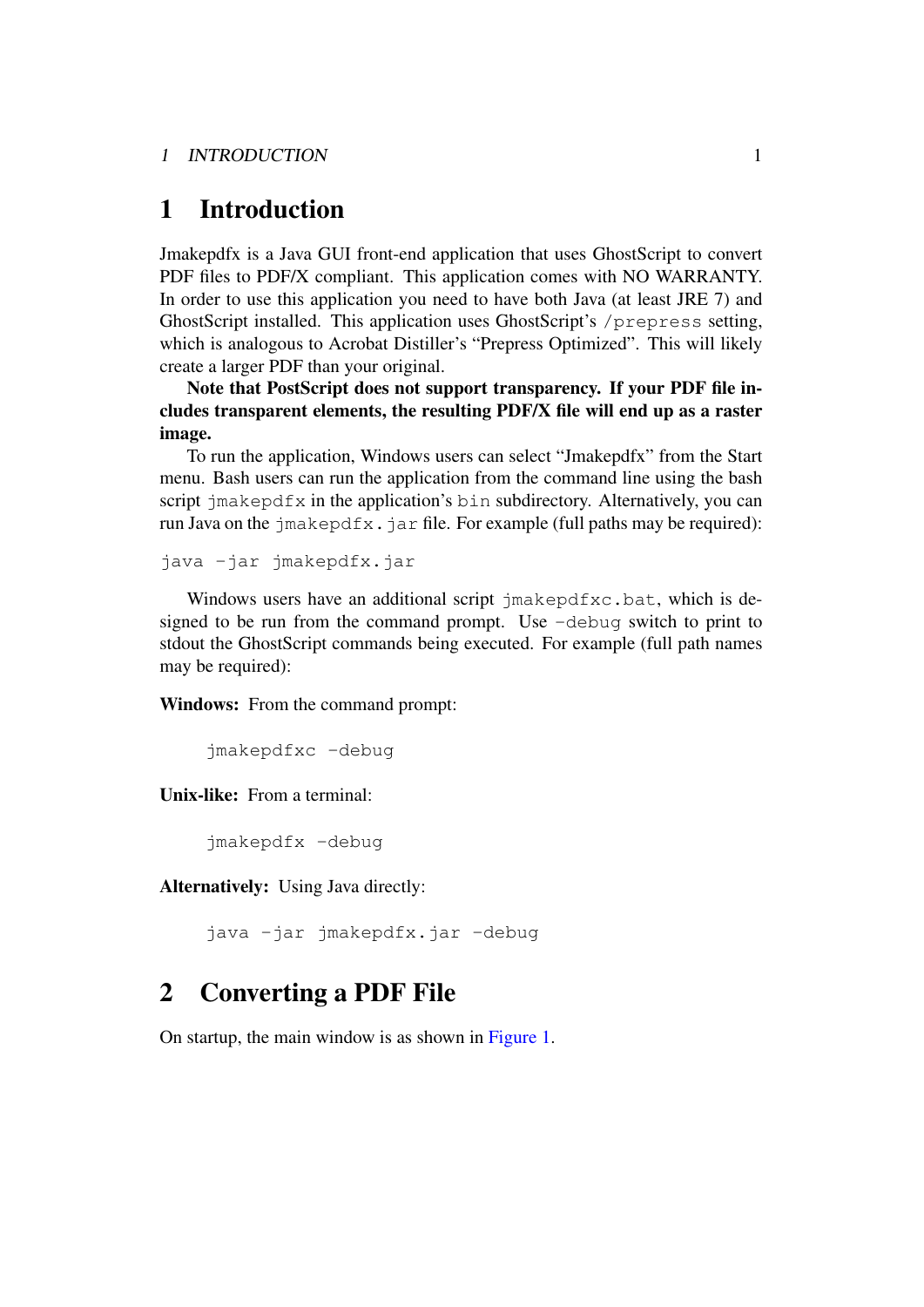<span id="page-3-0"></span>

|                                | <b>Jmakepdfx</b>                                         |       |
|--------------------------------|----------------------------------------------------------|-------|
| Eile Tools Settings Help       |                                                          |       |
| Œ                              | $\mathbb{R}$ - $\boxed{2}$                               |       |
| Input File:                    |                                                          |       |
| Output File:                   |                                                          | 1.1.1 |
| PDF Info:<br>Author:<br>Title: |                                                          |       |
| Page Count:                    | File Size:                                               |       |
|                                | Profile: <u>● G</u> reyscale ○ CMYK □ Use ICC<br>Convert |       |
|                                | Use File->Open to select a PDF file                      |       |

Figure 1: Main Window (Initial View)

1. Select the PDF file that needs conversion. This can be done via the File

 $\rightarrow$  Open... menu item or the open file button or the ellipsis button next to the Input File: field. If you haven't already specify the location of GhostScript in the [Application Settings dialog,](#page-4-0) you will be prompted for its location. For example, C:\Program Files\GS\GS8.70\bin\gswin32c.exe or /usr/bin/gs.

Jmakepdfx will attempt to read the meta data from the PDF file and fill in the author and title fields, which you can modify if you like. Note that sometimes the meta data doesn't get read correctly so make sure you check it. Jmakepdfx will also fill in the page count and file size fields for your information and the default name of the output file. *Note that the output file has not been made at this point.* If you want to change the name or location of the output file you can do so by editing the file name or selecting the ellipsis button next to the Output File: field. The main window should now look something like [Figure 2.](#page-4-1)

Note that if your file size is very large (for example, the document contains many high-resolution raster images) you may need to increase the process time-out value in the [Applications Settings dialog](#page-4-0) before proceeding.

2. Select Greyscale or CMYK, depending on whether you want to convert your file to grey-scale or CMYK colour space.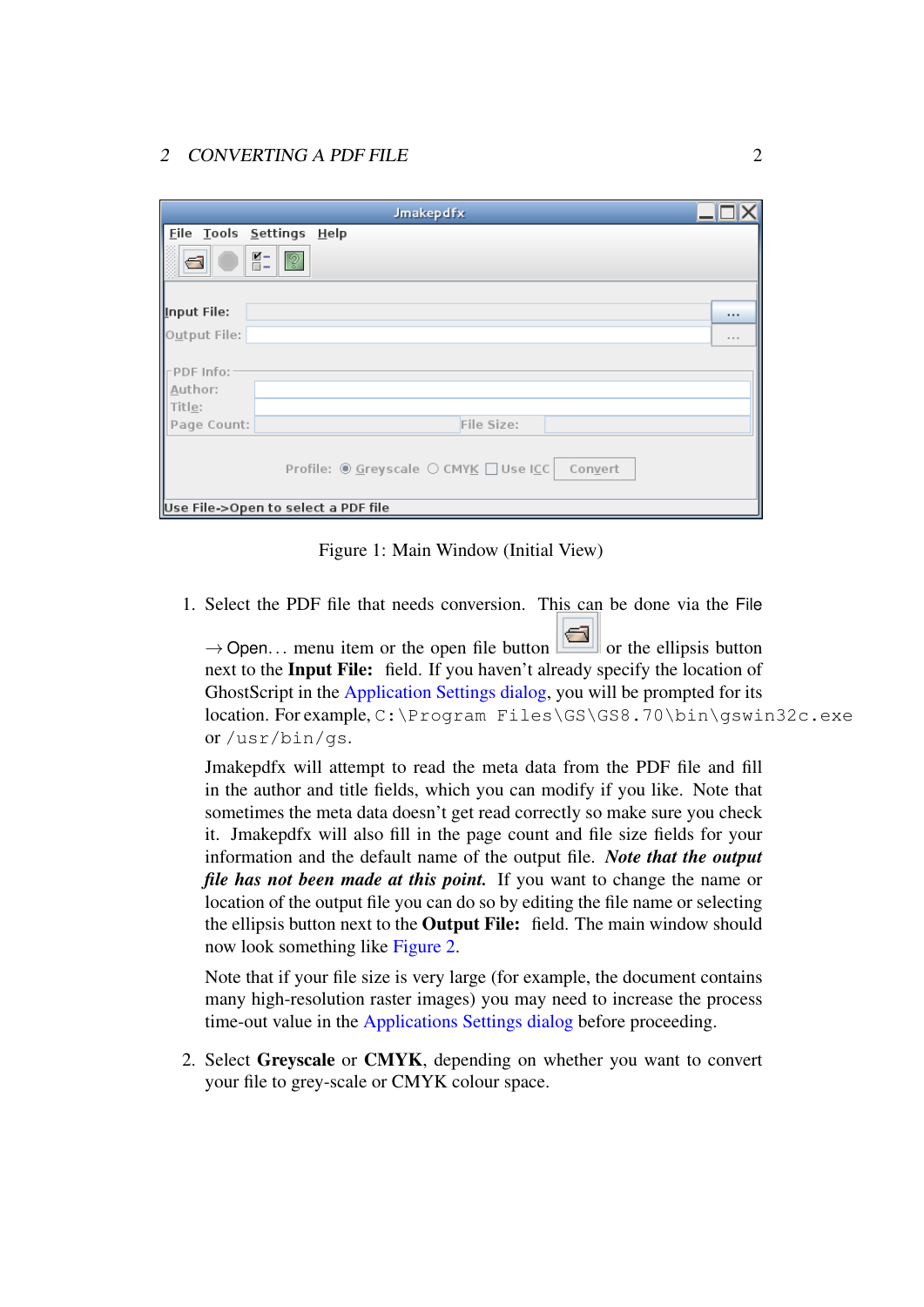<span id="page-4-1"></span>

|                                                                                                              | Jmakepdfx - testfile1.pdf                                                            |  |  |  |  |  |  |
|--------------------------------------------------------------------------------------------------------------|--------------------------------------------------------------------------------------|--|--|--|--|--|--|
| Eile Tools Settings                                                                                          | Help                                                                                 |  |  |  |  |  |  |
| $\equiv$                                                                                                     | $\overline{K}$ –<br>7                                                                |  |  |  |  |  |  |
| Input File:<br>/home/ezn06edu/programming/java/jmakepdfx/tests/testfile1.pdf<br>$\cdots$                     |                                                                                      |  |  |  |  |  |  |
|                                                                                                              | Output File: //home/ezn06edu/programming/java/jmakepdfx/tests/testfile1-pdfx.pdf<br> |  |  |  |  |  |  |
| PDF Info:                                                                                                    |                                                                                      |  |  |  |  |  |  |
| Author:                                                                                                      | Sample Author                                                                        |  |  |  |  |  |  |
| Title:                                                                                                       | Sample Title                                                                         |  |  |  |  |  |  |
| Page Count: 4                                                                                                | File Size:<br>50.8 KB                                                                |  |  |  |  |  |  |
| Profile: · Greyscale ○ CMYK ■ Use ICC<br>Convert<br>Check the required colour profile and click on 'Convert' |                                                                                      |  |  |  |  |  |  |

Figure 2: Main Window (PDF Loaded)

- 3. Check or uncheck Use ICC depending on whether or not you are required to include an ICC profile. If in doubt, check with your printer company to see if they want an ICC profile included. Some don't.
- 4. When you're happy with all the settings, click the Convert button. This will run GhostScript. The page number currently being processed will be displayed at the bottom of the main window, which gives you an idea of how the conversion is progressing.

On completion, Jmakepdfx will try to open the resulting PDF file using your designated viewer. If you haven't set the PDF viewer in the [Appli](#page-4-0)[cation Settings box,](#page-4-0) you will be prompted for its location. For example, C:\Program Files\Adobe\Acrobat 7.0\Reader\AcroRD32.exe or /usr/bin/acroread.

#### Note that the resulting PDF file is likely to be bigger than the original.

If you get a "Process timed-out" error, you'll need to increase the maximum process time using the [Applications Settings dialog](#page-4-0) and try again.

## <span id="page-4-0"></span>3 Application Settings

Application settings can be modified using the Settings  $\rightarrow$  Edit... menu item, which will open the **Properties** dialog box [\(Figure 3\)](#page-5-0).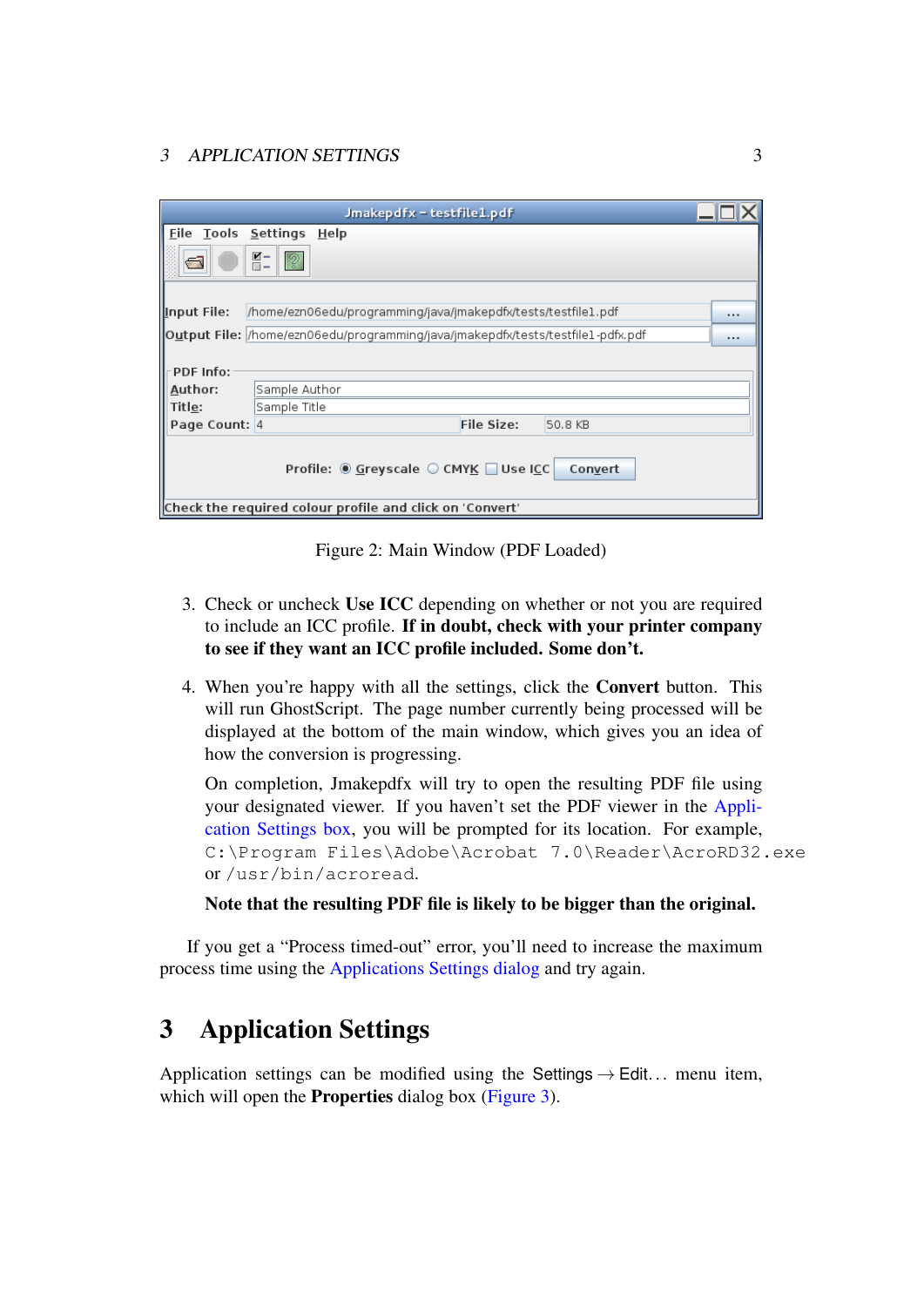<span id="page-5-0"></span>

|                                      | <b>Properties</b>                                                     |  |  |  |  |
|--------------------------------------|-----------------------------------------------------------------------|--|--|--|--|
| <b>Startup Directory</b>             |                                                                       |  |  |  |  |
| $\supset$ Home                       |                                                                       |  |  |  |  |
| $\bigcirc$ Last                      |                                                                       |  |  |  |  |
|                                      | ◉ C <u>u</u> stom  າe/ezn06edu/programming/java/jmakepdfx/tests <br>. |  |  |  |  |
|                                      |                                                                       |  |  |  |  |
|                                      |                                                                       |  |  |  |  |
|                                      | Path to GhostScript /usr/bin/gs<br>                                   |  |  |  |  |
|                                      | Path to PDF viewer/usr/bin/acroread<br>.                              |  |  |  |  |
|                                      |                                                                       |  |  |  |  |
| ·ICC                                 |                                                                       |  |  |  |  |
|                                      | Path to ICC File zn06edu/texmf/tex/latex/pdfx/F0GRA39L.icc<br>.       |  |  |  |  |
|                                      |                                                                       |  |  |  |  |
|                                      | If you don't have an ICC file installed, you can use                  |  |  |  |  |
|                                      | <b>Fetch ICC</b><br>the Fetch button to fetch the ISOcoated v2 basICC |  |  |  |  |
|                                      | file from www.colormanagement.org                                     |  |  |  |  |
|                                      |                                                                       |  |  |  |  |
| Maximum Process Time:<br>120 Minutes |                                                                       |  |  |  |  |
|                                      |                                                                       |  |  |  |  |
|                                      | Cancel<br><u>O</u> kay<br>Hel <u>p</u>                                |  |  |  |  |
|                                      |                                                                       |  |  |  |  |

Figure 3: Properties Dialog Box